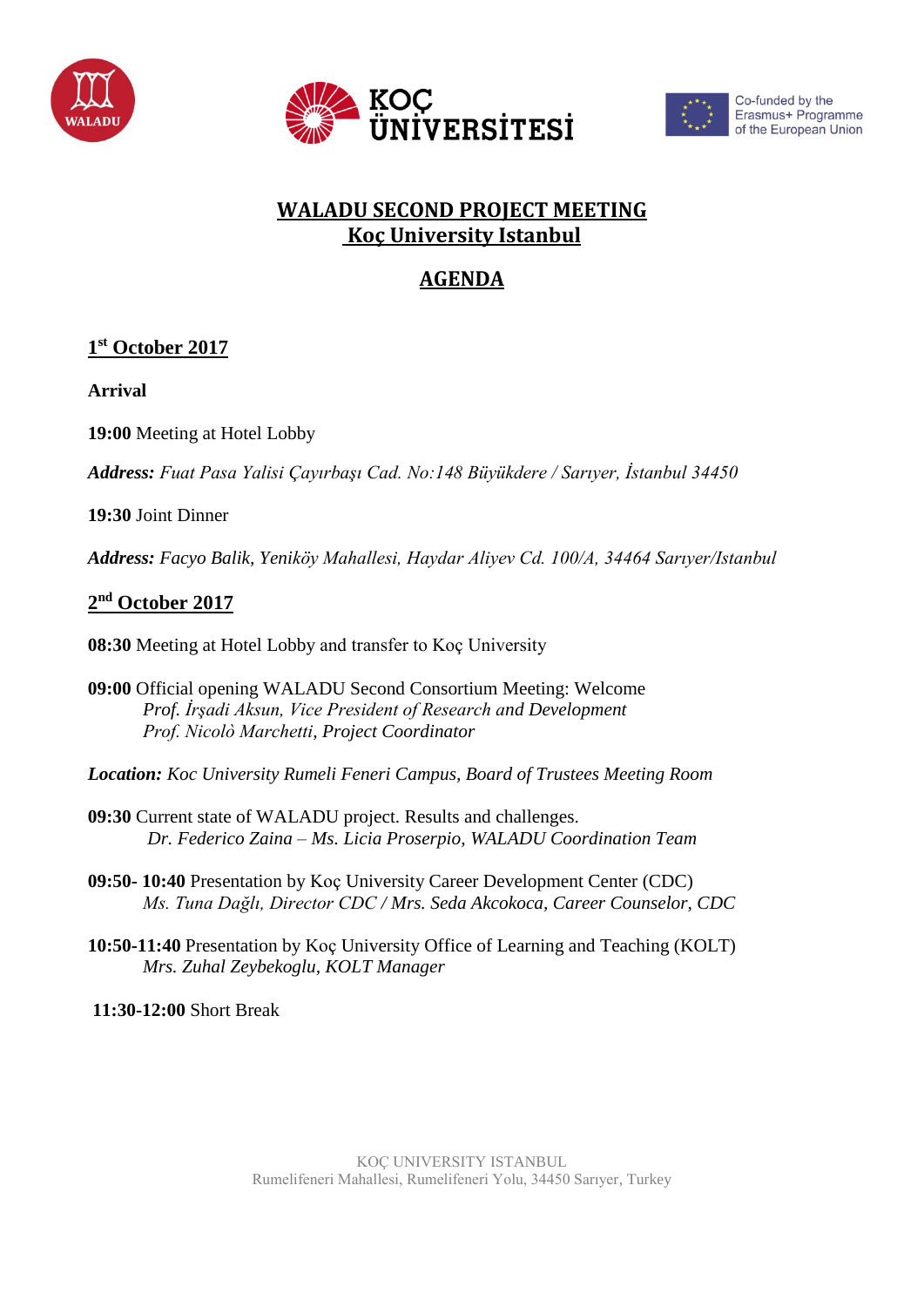





#### **12:00-13:00** Presentation by Koç University Research, Project Development and Technology Transfer Directorate *Mr. Emrah Göker, Grants Manager*

#### **13:00** Lunch

*Location: Koç University Student Center -2 nd Floor, Yemekhane*

#### **14:30 Guest Speaker, H.E. Prof. Muhsin Afurajy - Counselor and the Chief Executive of the Accreditation and Syllabus office, Iraqi Ministry of Higher Education**

**15:15** Presentation of WALADU WP1 Need Analysis report, focus on:

- Analysis of the problems and needs related to the Humanities higher education system in Iraq;
- Analysis of criteria for integration of teaching units (constraints at local and national level) into existing BA courses.

Dr. Jaafar Jotheri, University of Qadisiyah

#### **16:00** Coffee Break

- **16:20** Presentation of the teaching units and syllabi BA courses in Archaeology of:
	- University of Oadisiyah (15 minutes)
	- University of Baghdad (15 minutes)
	- University of Kufa (15 minutes)
- **17:00** General discussion on how WALADU can restructure BA courses at partner Universities according to the Iraqi national regulations.
- **18:00** End of the day
- **19:30** Meeting at the Hotel Lobby
- **20:00** Dinner
- *Address: Köz Zekeriyaköy, Garanti Koza Çarşısı, Zekeriyaköy Mahallesi, No 7/5, Eğrisel Blok, Sarıyer, İstanbul*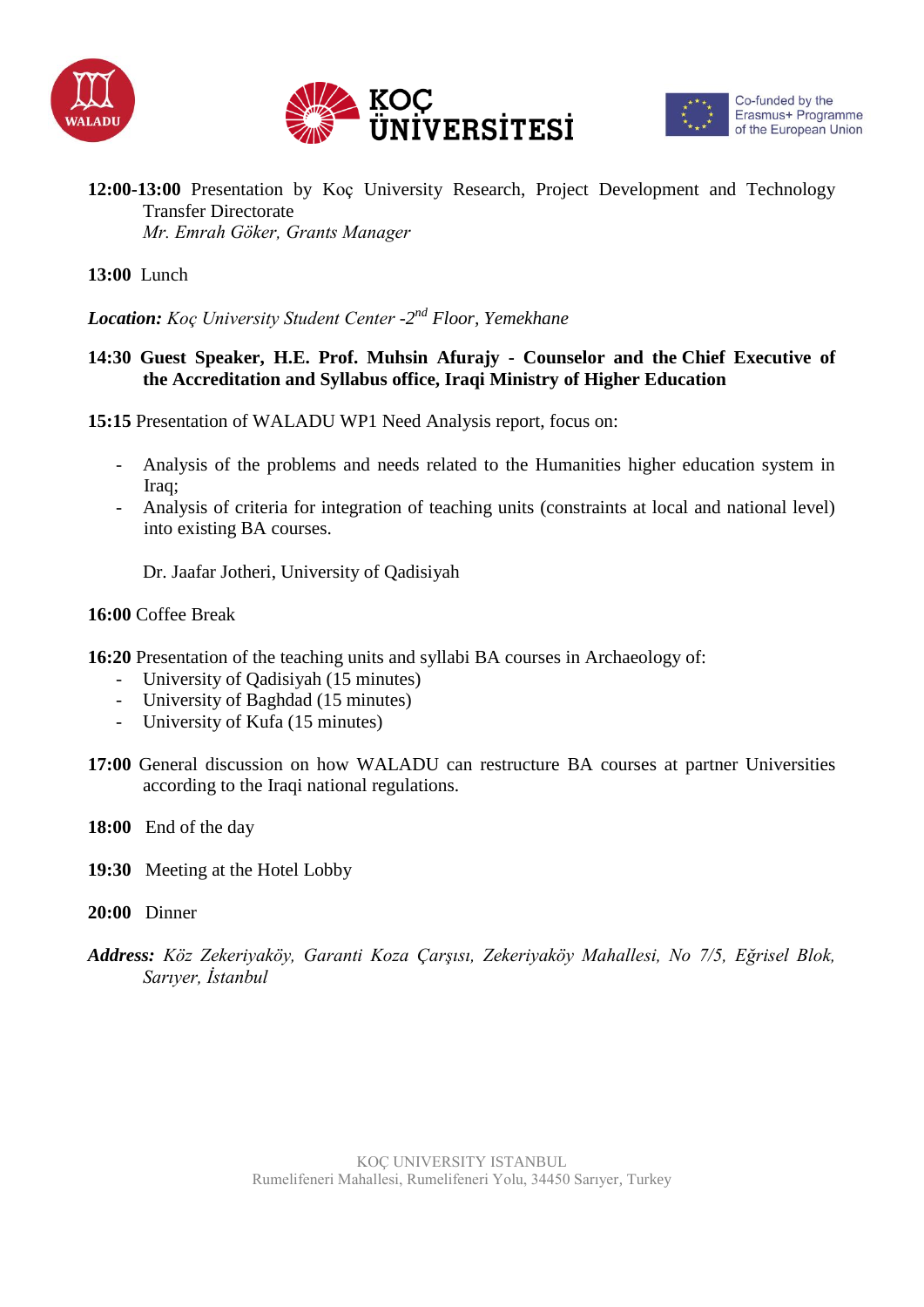





## **3 rd October 2017**

**09:00** Meeting at Hotel Lobby and transfer to Koç University

**09:30** Presentation of the outcomes and results of the workshop with the local stakeholders held at:

- University of Kufa , *Prof. Hayder Hamdani*
- University of Qadisiyah, *Prof. Mohammed Abdulsada*
- University of Baghdad, *Prof. Haitham Al-Zubbaidi*

(each University has 30 minutes)

*Location: Koc University Rumeli Feneri Campus, Board of Trustees Meeting Room*

#### **11:00** Coffee Break

- **11:30** General discussion on how WALADU can improve Archaeology graduates access to labor market.
- **12:10** Definition of the training system methodology (TSM) *Dr. Federico Zaina, WALADU Coordination Team*
- **12:40** Internal Formative Evaluation Meeting: Final validation of WP1 outcomes.

#### **13:00** Lunch

*Location: Koç University Student Center -2 nd Floor, Yemekhane*

**14:30** Presentation of the activities of the WP2

- Junior training in Istanbul Koç team
- Junior training in Munich LMU Team
- Senior training in Munich LMU Team

#### **15:30** Coffee Break

**15:50** Presentation of the activities of the WP2:

- Junior training in Bologna UNIBO Team
- Administrative training in Bologna UNIBO Team